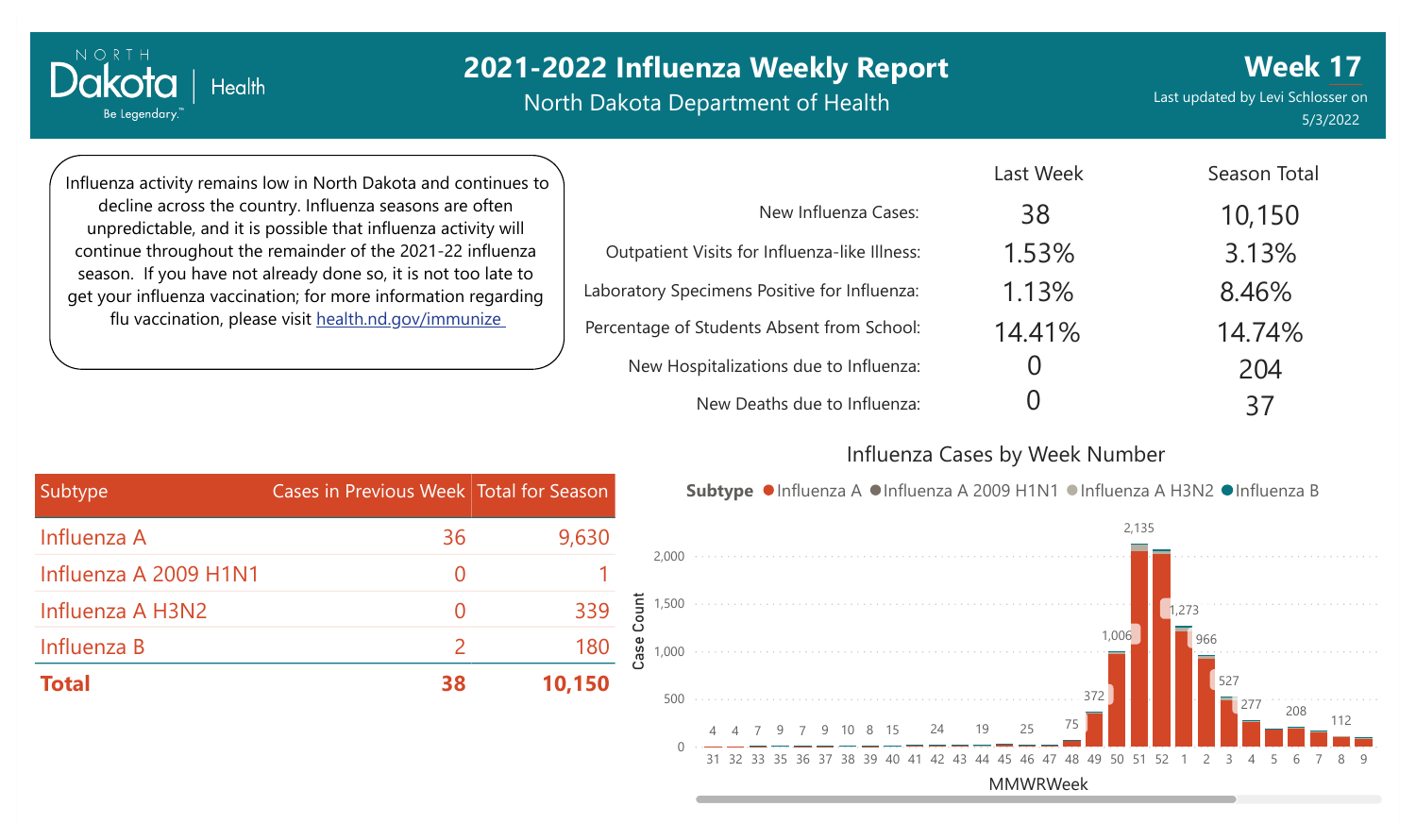

## **2021-2022 Influenza Weekly Report** North Dakota Department of Health

**Week 17** Last updated by Levi Schlosser on 5/3/2022

Laboratory-confirmed influenza is a reportable disease in North Dakota. Influenza "cases" include people that have tested positive for influenza in a healthcare setting. It does not include people with influenza who did not seek healthcare, or were diagnosed without a lab test, which is common. The true number of people in North Dakota is underrepresented, but case data allows us where influenza is circulating and in what populations. It also provides context regarding how the current season compares with previous seasons. Find more information about cases on ndflu.com

Influenza Cases by Gender



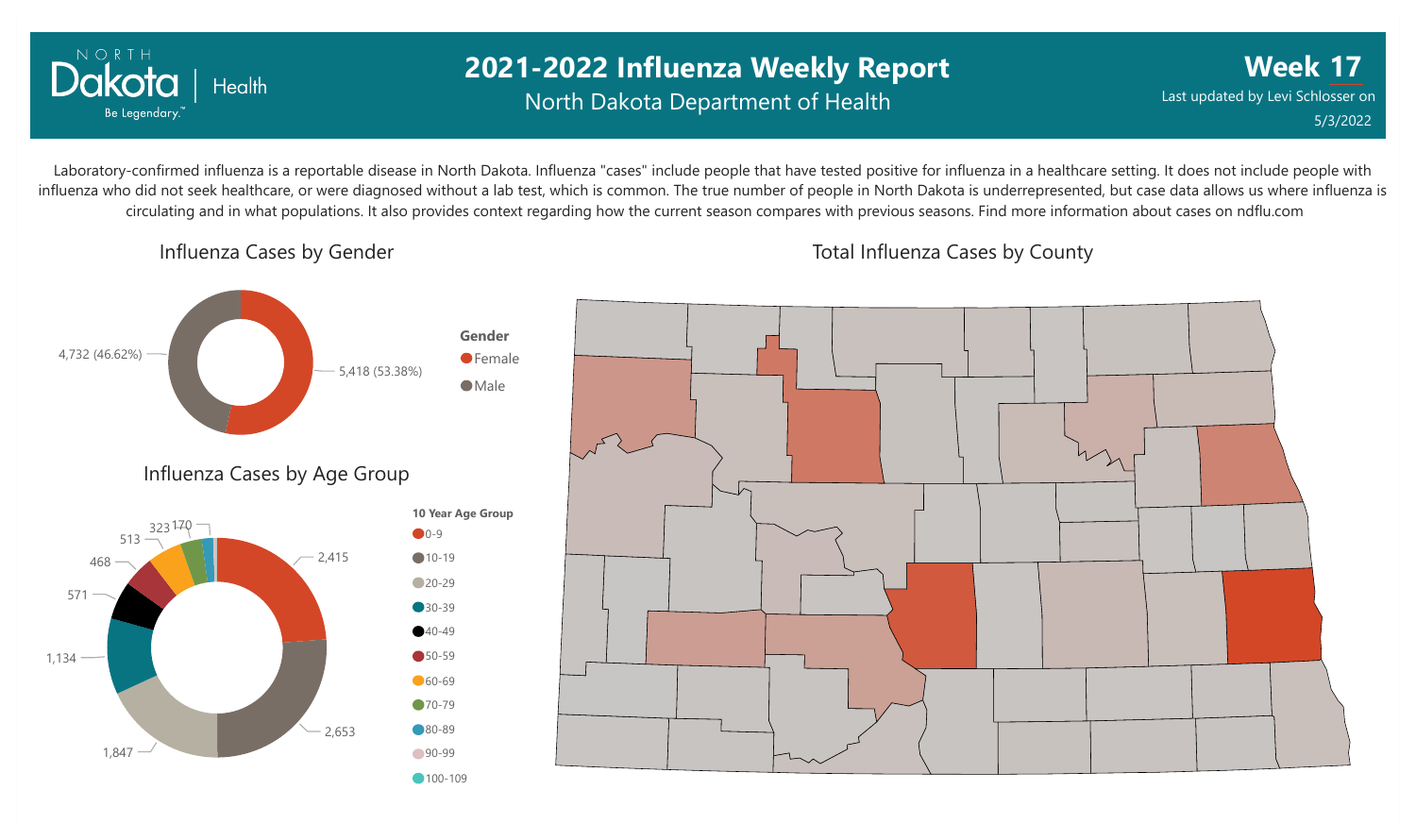

New Weekly Hospitalizations

Total Hospitalizations for Season

Flu Deaths

2562 Pneumonia/Flu Deaths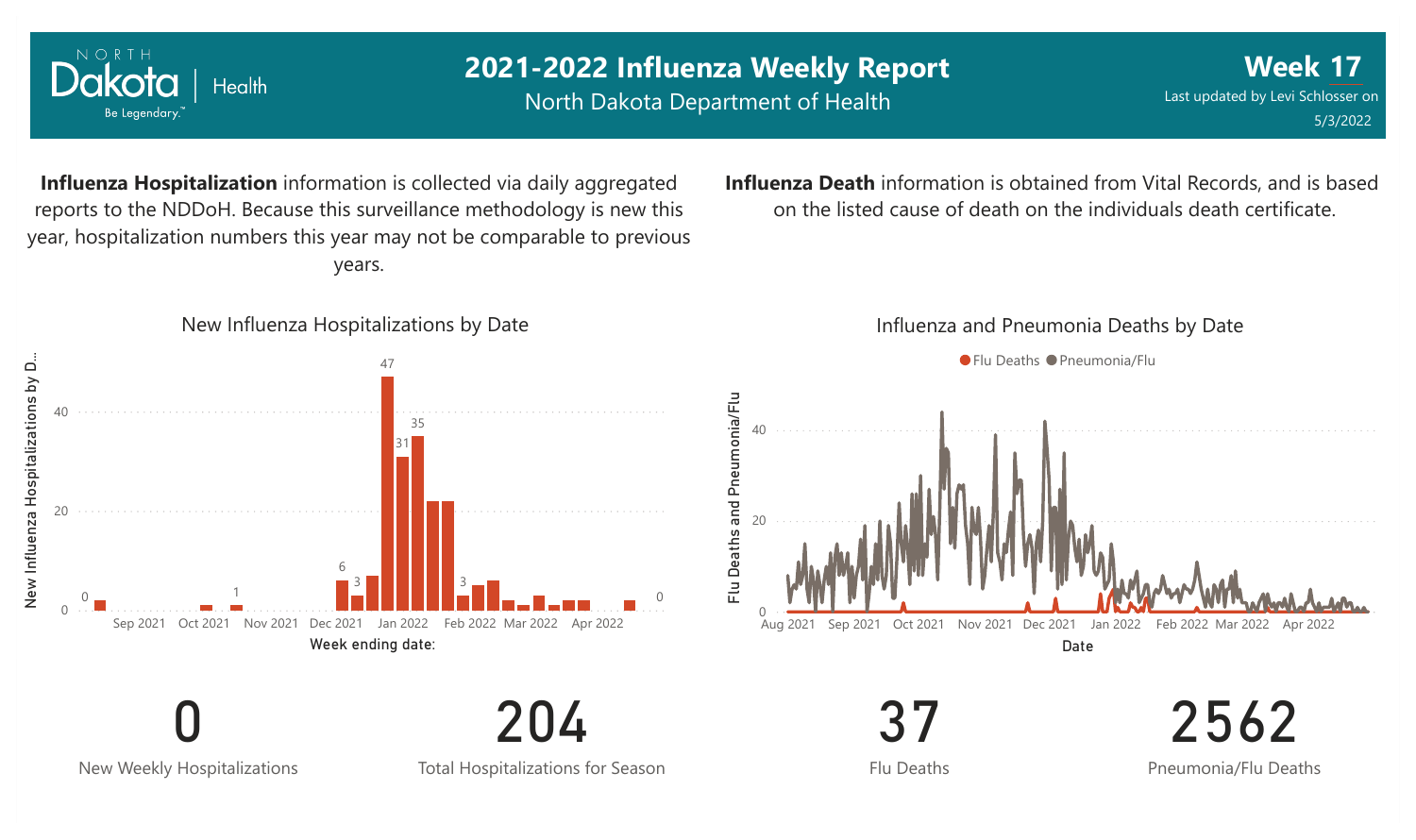

0%

5%

Percent ILI

10%

# **2021-2022 Influenza Weekly Report**

North Dakota Department of Health

Saturday, April 23, 2022 Saturday, April 30, 2022

**Week** Last updated by Levi Schlosser on **17** 5/3/2022

**Outpatient Influenza-like Illness (ILI)** The NDDoH participates in the national U.S. Outpatient Influenza-like Illness Surveillance Network (ILINet). Data from participating outpatient providers in north Dakota are pooled to create a state-wide estimate for the weekly percent of healthcare visists due to influenza-like illness (ILI). Patients presenting with a fever of 100 degrees or greater AND a cough and/or sore throat are considered to have ILI. For more information [on state and national ILINet data, see FluView](http://fluview%20interactive/) Interactive

**Sentinel Laboratory Data** The NDDoH receives influenza and RSV testing data from participating sentinel laboratories across the state. The total number of positive tests and the total number of tests conducted are reported and used to create a state-wide percent positivity statistic. For influenza, percent positivity of 10% or greater indicates 'season level' influenza activity.



#### Week Ending Date: Total # of Patients Seen for Any Reason Percent ILI  $\blacktriangle$ Saturday, March 26, 2022 Saturday, April 02, 2022 Saturday, April 09, 2022 Saturday, April 16, 2022 Saturday, April 23, 2022 Saturday, April 30, 2022 3,447 2,966 2,854 3,490 3,150 3,269 2.12% 1.75% 2.07% 1.60% 1.33% 1.53% **Total 19,176 1.73%**

#### Week ending date: Total # of Specimens Tested Flu Positivity RSV Positivity Saturday, March 26, 2022 Saturday, April 02, 2022 Saturday, April 09, 2022 Saturday, April 16, 2022 608 547 507 469 5.10% 3.29% 5.33% 3.20% 0.00% 3.81% 1.69% 0.68%

**Total 2,846 3.90% 1.16%**

449 266 3.79% 1.13% 0.00% 1.72%

2.44%

1.99%

2.53%

Percent ILI by Week

8.28%

6.56%

5.12%

2.04%

Week Ending Date:

Sep 2021 Oct 2021 Nov 2021 Dec 2021 Jan 2022 Feb 2022 Mar 2022 Apr 2022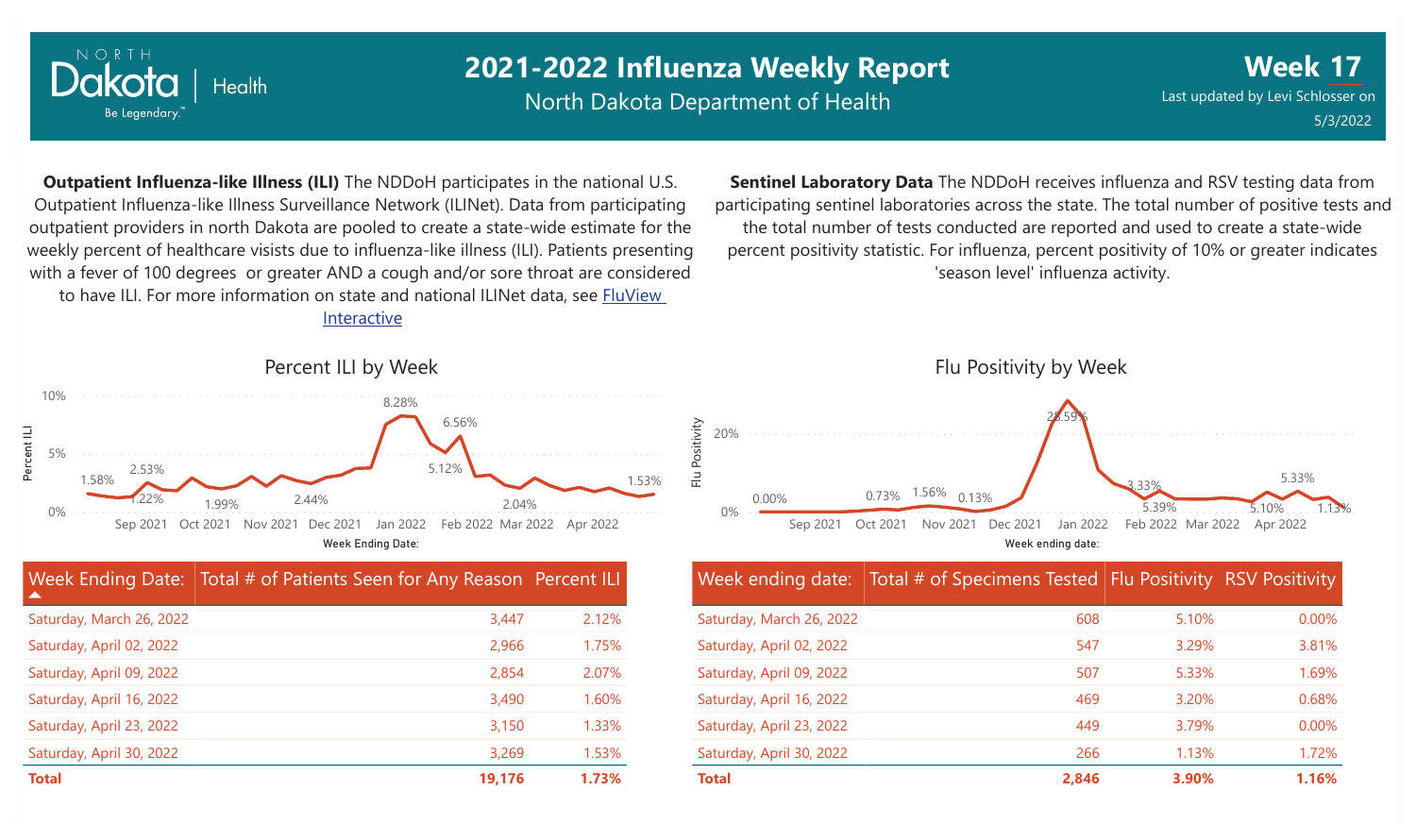

15.57%

15.97%

10.61%

13.69%

14.41%

During the influenza season, increases in the **school absenteeism** data cab be used as an early indicator for influenza circulation. The NDDoH received absenteeism data from a majority of schools in the state. Data here include absences for all reasons.



During the influenza season, **influenza outbreaks** are common anywhere people gather, including schools, child care centers, long-term care facilities, and health care facilities. Outbreaks of influenza or influenza-like illness may be reported to the NDDoH. The following outbreaks have been reported this season.

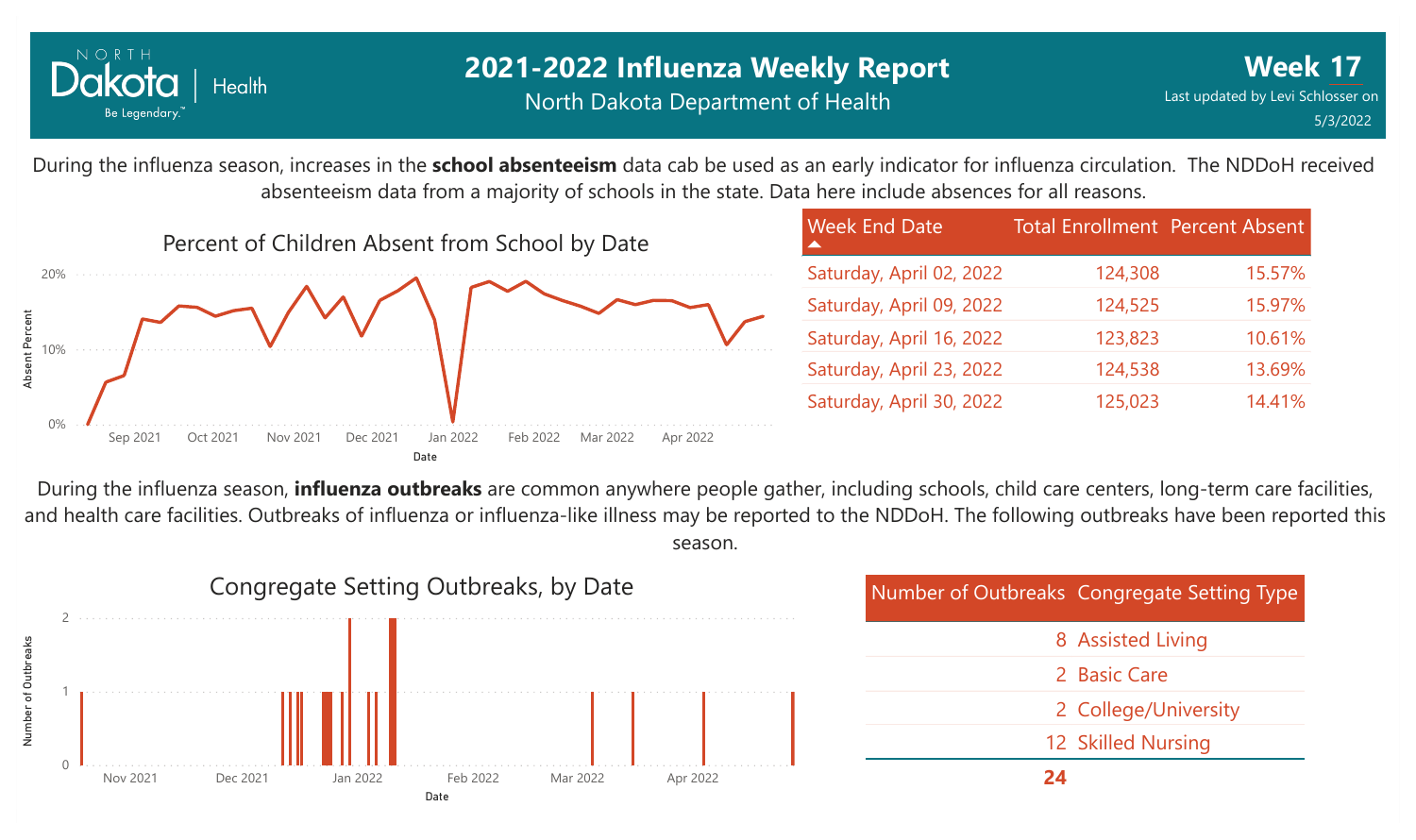

## **2021-2022 Influenza Weekly Report** North Dakota Department of Health

**Week 17** Last updated by Levi Schlosser on 5/3/2022

**Influenza vaccine doses administered** data from the North Dakota Immunization Information System (NDIIS) includes all administered doses of flu vaccine documented in the NDIIS to records with a North Dakota address. Adult immunizations do not have to be reported to the NDIIS so there may be more influenza vaccine doses being administered that are not reported to the NDIIS. Age groups are determined base on age at time of vaccination.



### Doses Administered by Age Group

Statewide Doses Administered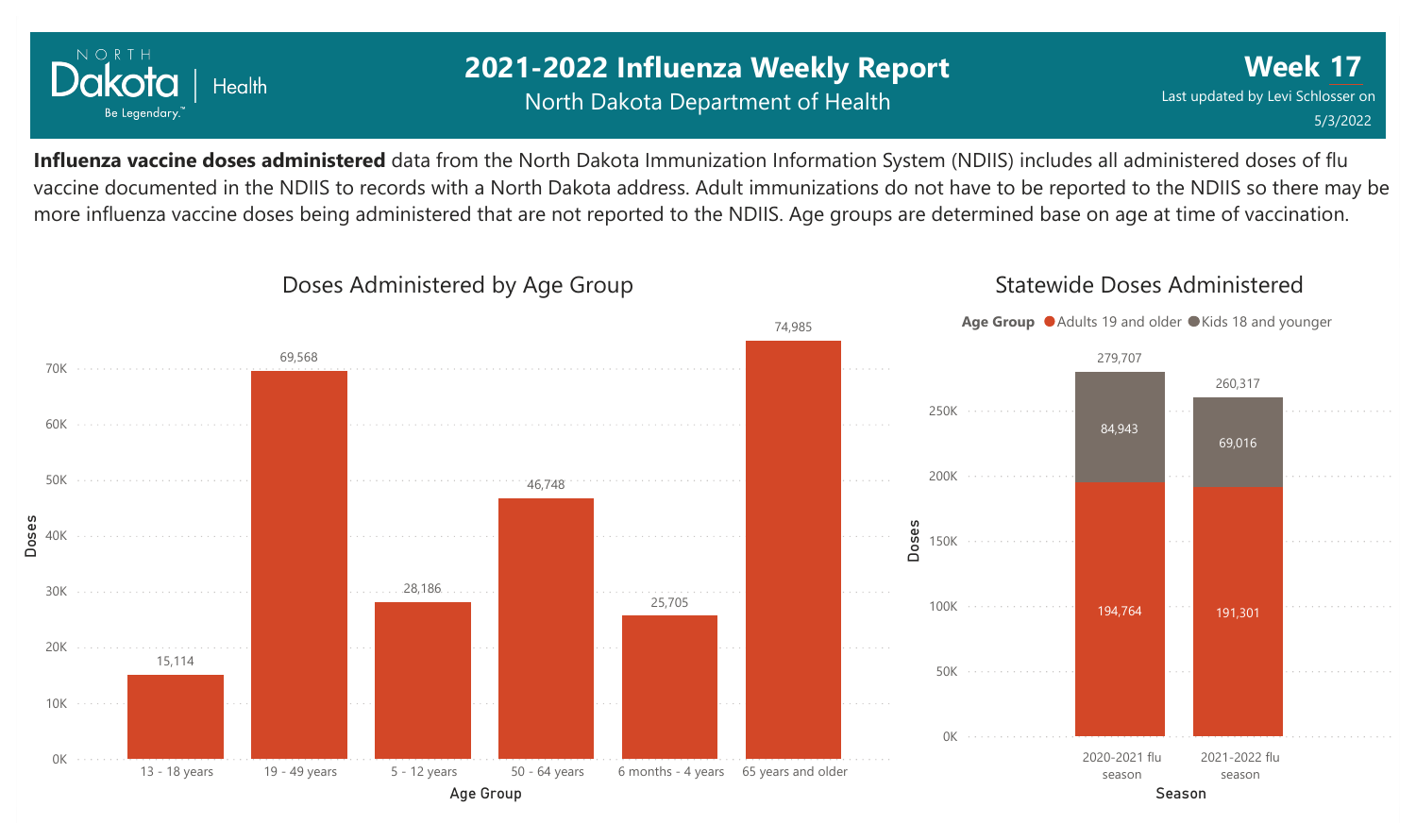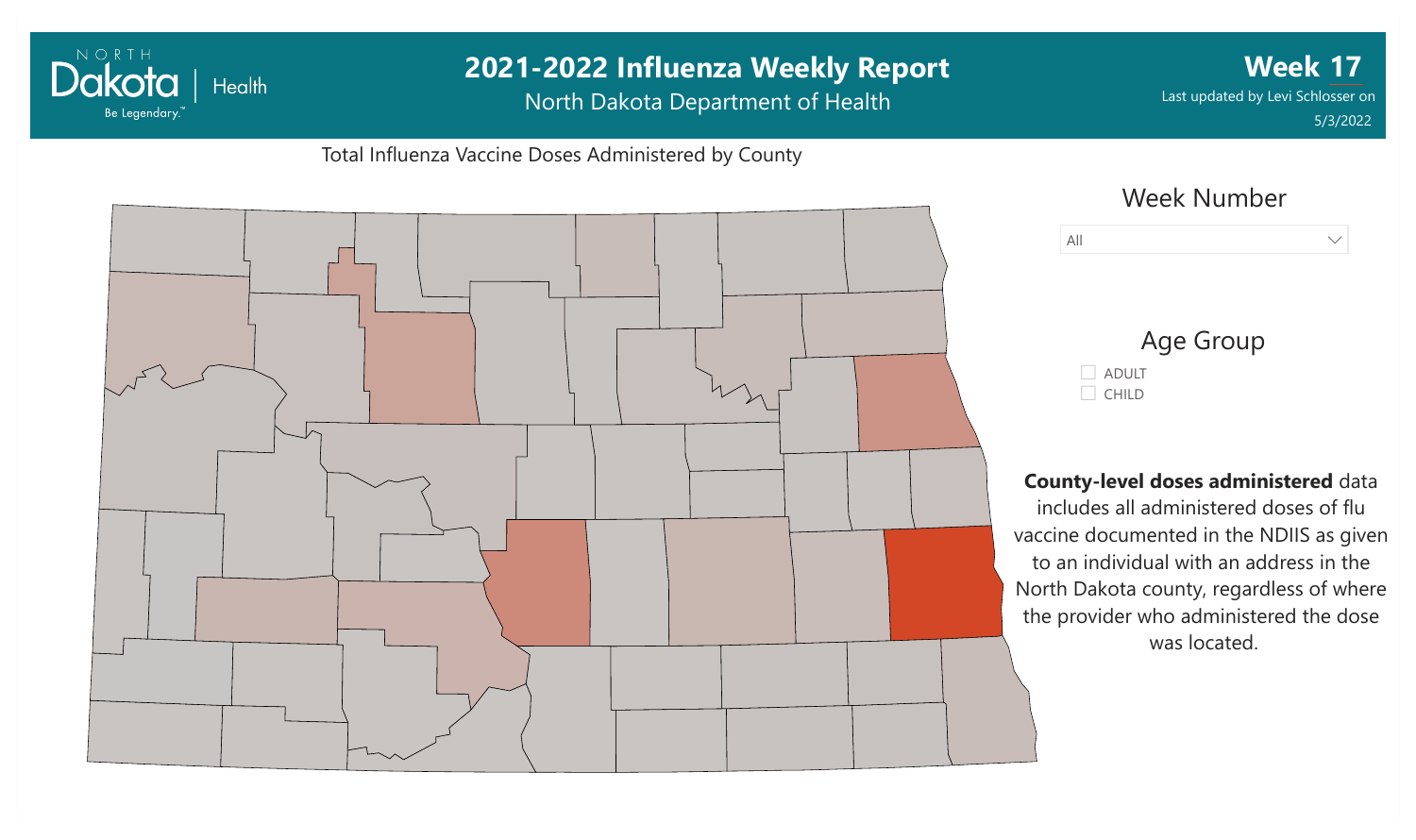# **2021-2022 Influenza Weekly Report**

North Dakota Department of Health

#### 0% 10%  $\frac{\texttt{ae}}{\texttt{20\%}}$ 30% 40% Season 2020-2021 flu season 2021-2022 flu season 36.60% 3*1.1*0% 34.86% 34.86% 37.70% 35.02% 40.20% 34.62% Age Group ● Adults 19 and older ● All ND 6 months and older ● Kids 18 and younger Statewide Flu Coverage for Children <=18

NORTH

Dakota

Be Legendary.

Health

# Statewide Flu Coverage for 2021-22 Season

NDIIS data can also be used to estimate the percent of North Dakotans in each age group that have received at least one dose of influenza vaccine so far this flu season. NDIIS records included in **statewide coverage rates** must have a North Dakota address.

Adult immunizations do not have to be reported to the NDIIS so adult coverage rates may be higher.

#### Statewide Flu Coverage for Adults >= 19